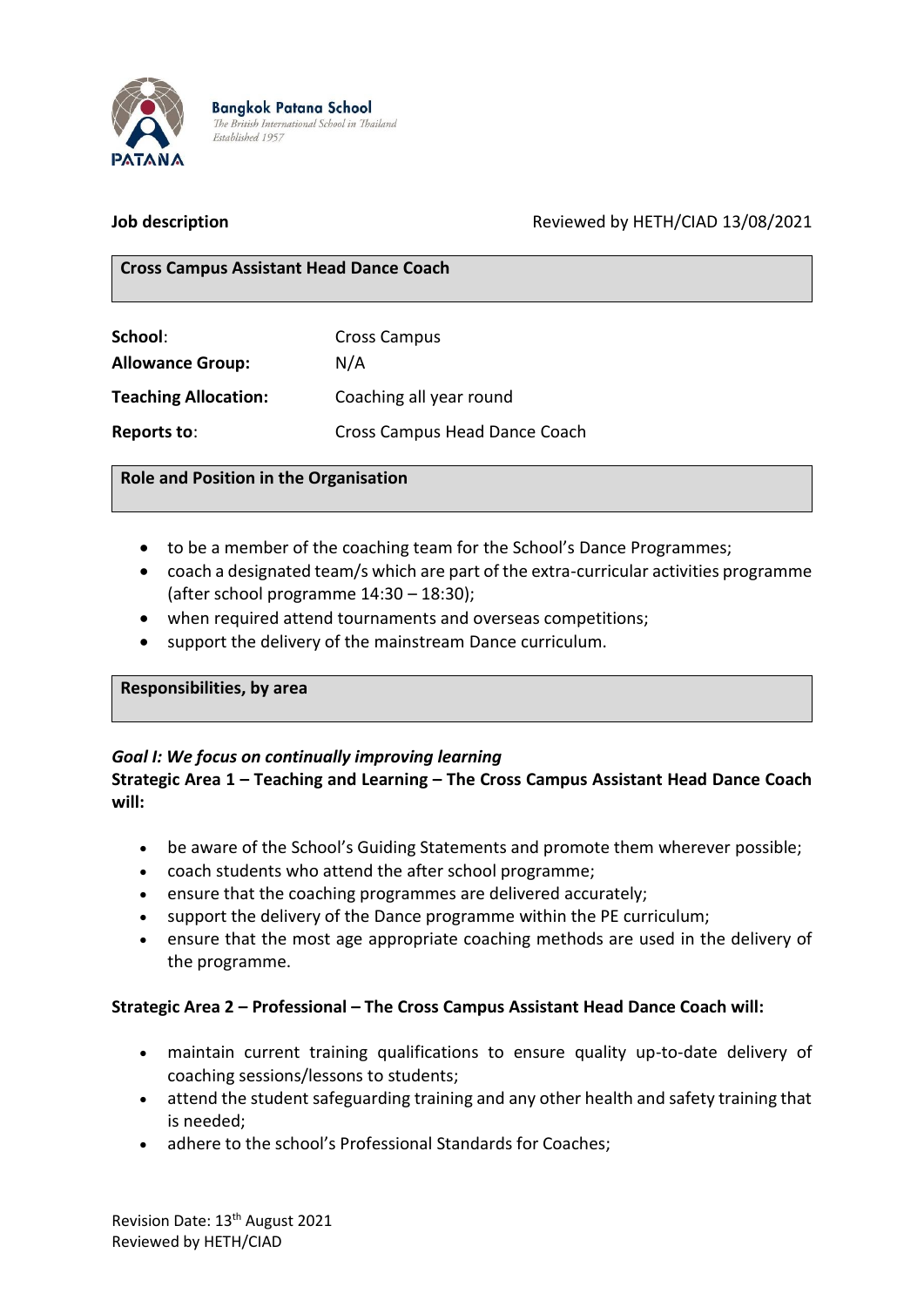

- act as an ambassador for the school by demonstrating the highest professional standards;
- play an active role in their own personal development through the School's Performance Management System.

# **Strategic Area 3 - Culture and Communication – The Cross Campus Assistant Head Dance Coach will:**

- maintain regular communication with the Cross Campus Head Dance Coach and attend meetings when required;
- ensure exemplary standards of behaviour and personal responsibility;
- communicate with parents under the guidance of the Cross Campus Head Dance Coach.

## *Goal II - We align our structures, policies and practices to support learning* **Strategic Area 1 - Policy and Planning – The Cross Campus Assistant Head Dance Coach will:**

- ensure that all coaching sessions are planned and delivered to the standards expected by the Cross Campus Head Dance Coach;
- maintain records of attendance, performance and progress as directed by the Cross Campus Head Dance Coach;
- plan sessions which follow procedures and processes outlined in school policies;
- understand and adhere to the student safeguarding policy, code of conduct and methods of reporting a concern.

# **Strategic Area 2 - Finance and Resources – The Cross Campus Assistant Head Dance Coach will:**

• assist in equipment audits when needed.

## **Strategic Area 3 - Admissions – The Cross Campus Assistant Head Dance Coach will:**

• support any new students joining the programme particularly those allocated to his/her coaching group/s.

# **Strategic Area 4 - Health and Safety – The Cross Campus Assistant Head Dance Coach will:**

- ensure equipment is maintained in good condition and report any damage or loss to the Cross Campus Head Dance Coach;
- maintain standards of safety at all times in the PE/Dance areas and be proactive in reporting any perceived risks;
- create a healthy and safe area where students can perform;
- safeguard students against all foreseen risks.